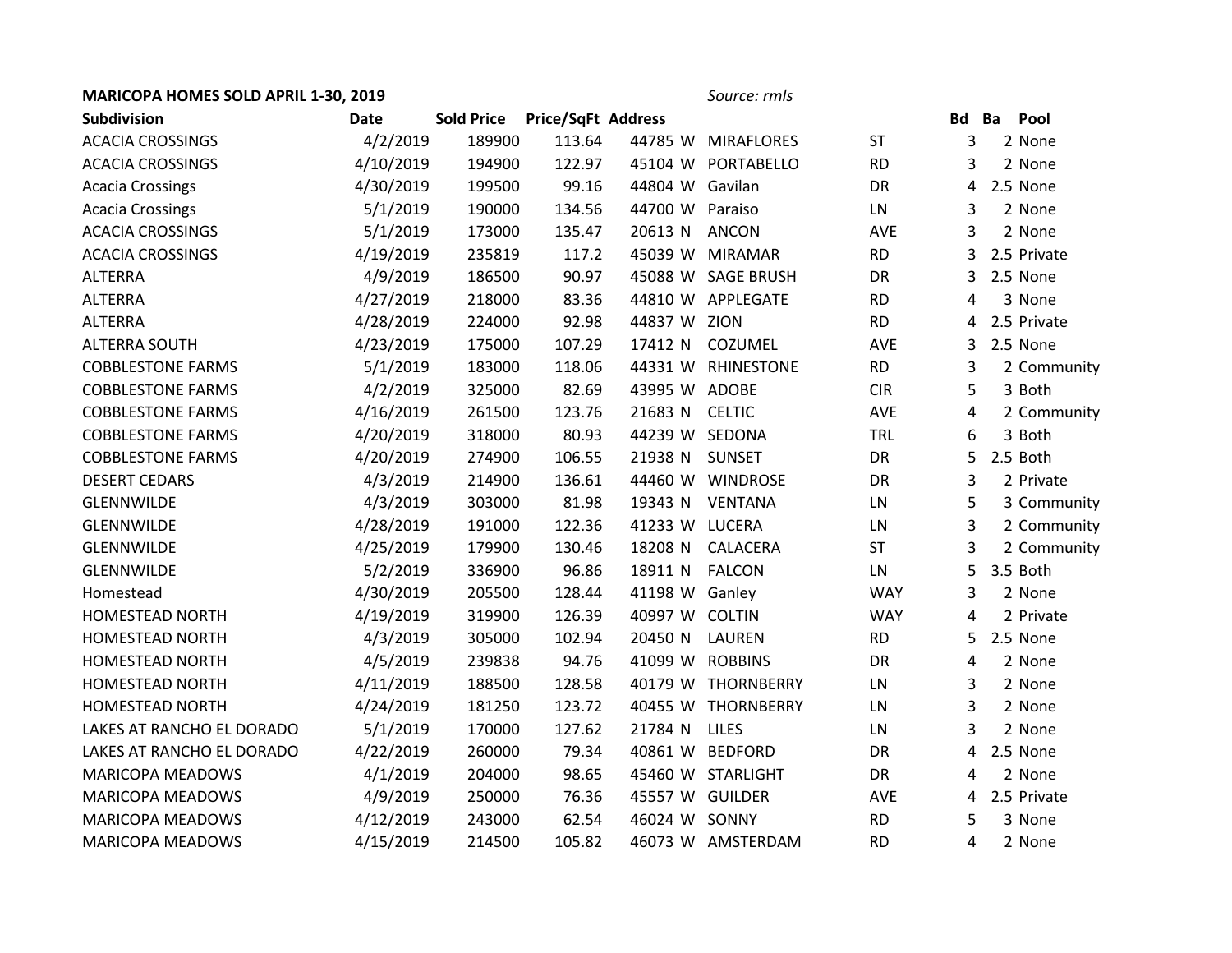| <b>MARICOPA MEADOWS</b>      | 4/26/2019 | 264995 | 77.28  |                 | 46091 W AMSTERDAM       | <b>RD</b>   | 5.             | 3.5 Private   |
|------------------------------|-----------|--------|--------|-----------------|-------------------------|-------------|----------------|---------------|
| <b>MARICOPA MEADOWS</b>      | 4/17/2019 | 216000 | 111.51 | 18896 N         | <b>SMITH</b>            | DR          | 3              | 2 Private     |
| <b>MARICOPA MEADOWS</b>      | 4/27/2019 | 179000 | 159.11 |                 | 45725 W AMSTERDAM       | <b>RD</b>   | 3              | 2 Private     |
| <b>MARICOPA MEADOWS</b>      | 4/30/2019 | 217000 | 106.42 | 45594 W RANCH   |                         | <b>RD</b>   | 4              | 2 None        |
| <b>PROVINCE</b>              | 4/5/2019  | 250000 | 159.64 |                 | 42114 W CRIBBAGE        | <b>RD</b>   | $\overline{2}$ | 2 Community   |
| <b>PROVINCE</b>              | 4/25/2019 | 245000 | 154.76 |                 | 42806 W WHISPERING WIND | LN          | $\overline{2}$ | 2 Community   |
| <b>PROVINCE</b>              | 4/27/2019 | 273000 | 153.54 |                 | 42042 W CRIBBAGE        | <b>RD</b>   | $\overline{2}$ | 2 Community   |
| <b>PROVINCE</b>              | 5/1/2019  | 366000 | 156.61 | 42264 W RUMMY   |                         | <b>RD</b>   | 3              | 3.5 Community |
| <b>PROVINCE</b>              | 5/1/2019  | 269900 | 128.64 | 20302 N         | Harmony                 | <b>PASS</b> | $\overline{2}$ | 2 Community   |
| <b>PROVINCE</b>              | 4/23/2019 | 255327 | 151.08 | 42175 W         | CRIBBAGE                | <b>RD</b>   | $\overline{2}$ | 2 Community   |
| <b>PROVINCE</b>              | 4/26/2019 | 265000 | 143.32 |                 | 42104 W SOLITARE        | DR          | $\mathbf{2}$   | 2.5 Community |
| <b>PROVINCE</b>              | 5/1/2019  | 225000 | 132.27 | 20130 N         | LEO                     | LN          | 2              | 2 Community   |
| RANCHO EL DORADO             | 4/19/2019 | 194000 | 116.45 | 22447 N         | <b>BISHOP</b>           | <b>DR</b>   | 3              | 2 None        |
| RANCHO EL DORADO             | 4/4/2019  | 225000 | 97.31  |                 | 43139 W SUNLAND         | DR          | 3              | 2 None        |
| RANCHO EL DORADO             | 4/6/2019  | 187000 | 96.99  | 44115 W Askew   |                         | DR          | 4              | 2 Community   |
| RANCHO EL DORADO             | 4/9/2019  | 299950 | 132.72 | 41762 W BRAVO   |                         | <b>CT</b>   | 3              | 2 Private     |
| Rancho El Dorado             | 4/10/2019 | 180000 | 134.33 |                 | 43216 W Chisholm        | DR          | 3              | 2 None        |
| RANCHO EL DORADO             | 4/16/2019 | 225500 | 97.53  | 41940 W HALL    |                         | <b>CT</b>   | 3              | 2 None        |
| RANCHO EL DORADO             | 4/24/2019 | 215800 | 104.81 | 43696 W CALE    |                         | <b>DR</b>   | 4              | 2 None        |
| RANCHO EL DORADO             | 4/26/2019 | 177000 | 135.32 |                 | 43784 W RIO LOBO        | DR          | 3              | 2 None        |
| RANCHO EL DORADO             | 4/30/2019 | 270000 | 143.23 | 21353 N         | <b>KARSTEN</b>          | DR          | 4              | 2 Private     |
| RANCHO EL DORADO             | 4/30/2019 | 226000 | 132.16 | 43830 W WOLF    |                         | DR          | 3              | 2 Both        |
| RANCHO EL DORADO             | 5/1/2019  | 175000 | 105.29 | 21398 N         | <b>DUNCAN</b>           | DR          | 3              | 2 None        |
| RANCHO EL DORADO             | 5/1/2019  | 192000 | 114.14 | 43694 W         | <b>BEDFORD</b>          | DR          | 3              | 2 None        |
| Rancho El Dorado             | 5/1/2019  | 185000 | 125    | 41678 W Hillman |                         | DR          | 3              | 2 None        |
| RANCHO EL DORADO             | 5/2/2019  | 228000 | 99.35  | 44005 W WADE    |                         | DR          | 4              | 2.5 Private   |
| RANCHO EL DORADO             | 5/2/2019  | 225000 | 97.15  | 21902 N         | <b>BACKUS</b>           | DR          | 3              | 2 None        |
| RANCHO MIRAGE ESTATES        | 4/10/2019 | 190000 | 111.63 | 38006 W         | <b>SAN CAPISTRANO</b>   | AVE         | 3              | 2 None        |
| <b>RANCHO MIRAGE ESTATES</b> | 4/23/2019 | 235000 | 98.91  | 38206 W PADILLA |                         | <b>ST</b>   | 4              | 2.5 Private   |
| <b>RANCHO MIRAGE ESTATES</b> | 4/25/2019 | 224950 | 100.73 | 37329 W MERCED  |                         | ST          | 4              | 2.5 Private   |
| RANCHO MIRAGE ESTATES        | 4/28/2019 | 210000 | 81.68  | 37770 W LA PAZ  |                         | ST          | 4              | 2.5 None      |
| <b>RANCHO MIRAGE ESTATES</b> | 4/29/2019 | 188900 | 136    | 38226 W MERCED  |                         | <b>ST</b>   | 3              | 2 None        |
| RANCHO MIRAGE ESTATES        | 4/30/2019 | 188900 | 136    |                 | 38133 W VERA CRUZ       | DR          | 3              | 2 None        |
| SANTA ROSA SPRINGS           | 4/20/2019 | 194000 | 124.91 | 16998 N         | ROSEMONT                | ST          | 4              | 2 None        |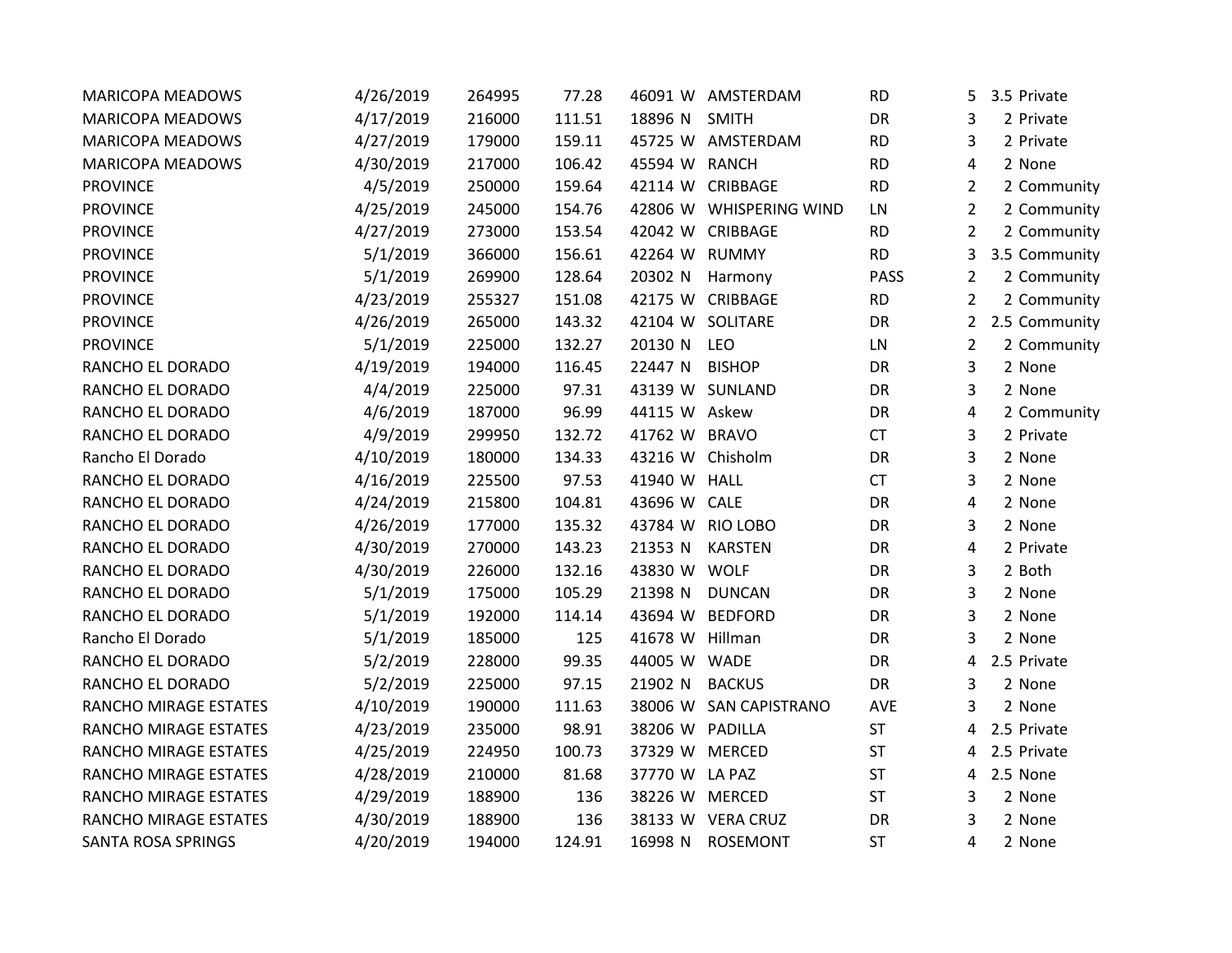| SANTA ROSA SPRINGS           | 4/5/2019  | 205000 | 118.84 | 42289 W POSADA  |                     | DR         | 3 | 2 None        |
|------------------------------|-----------|--------|--------|-----------------|---------------------|------------|---|---------------|
| <b>SENITA</b>                | 4/18/2019 | 179000 | 140.17 | 43525 W         | <b>MARICOPA</b>     | AVE        | 3 | 2 None        |
| Senita                       | 4/22/2019 | 229900 | 94.84  | 43643 W Arizona |                     | <b>AVE</b> | 4 | 3 Private     |
| <b>SENITA</b>                | 4/26/2019 | 256000 | 65.62  |                 | 44057 W MARICOPA    | AVE        | 6 | 4 None        |
| <b>SENITA</b>                | 5/1/2019  | 270000 | 72.26  |                 | 43306 W MARICOPA    | AVE        | 5 | 3 None        |
| <b>SENITA</b>                | 4/26/2019 | 199900 | 90     | 42772 W SAMUEL  |                     | DR         | 4 | 2.5 None      |
| <b>SENITA</b>                | 5/1/2019  | 275000 | 73.62  | 42777 W Kristal |                     | LN         | 5 | 3 None        |
| <b>SENITA</b>                | 5/1/2019  | 230000 | 103.55 | 42872 W         | <b>ESTRADA</b>      | ST         | 4 | 3 Private     |
| <b>SENITA</b>                | 5/1/2019  | 250000 | 112.56 | 42735 W         | <b>BLAZEN</b>       | <b>TRL</b> | 4 | 3 Private     |
| <b>SMITH FARMS</b>           | 4/16/2019 | 175000 | 85.53  | 40286 W PEGGY   |                     | CT         | 3 | 2.5 Community |
| <b>SMITH FARMS</b>           | 4/11/2019 | 242000 | 76.08  | 40404 W         | <b>DENNIS</b>       | LN         | 3 | 2.5 Community |
| <b>SMITH FARMS</b>           | 5/1/2019  | 191500 | 112.38 | 18597 N         | <b>CELIS</b>        | ST         | 3 | 2 Community   |
| SORRENTO                     | 4/8/2019  | 238990 | 87.8   | 37253 W         | CANNATARO           | LN         | 5 | 3 None        |
| SORRENTO                     | 4/10/2019 | 194990 | 110.23 | 37294 W         | CANNATARO           | LN         | 3 | 2 None        |
| SORRENTO                     | 4/11/2019 | 205990 | 107.57 | 36970 W         | Mediterranean       | <b>WAY</b> | 4 | 2 None        |
| SORRENTO                     | 4/16/2019 | 209990 | 100.23 | 37295 W         | CANNATARO           | LN         | 4 | 2.5 None      |
| SORRENTO                     | 4/22/2019 | 199990 | 109.46 | 37281 W         | CANNATARO           | LN         | 4 | 2 None        |
| SORRENTO                     | 4/27/2019 | 202990 | 111.1  | 37308 W         | CANNATARO           | LN         | 4 | 2 None        |
| SORRENTO                     | 4/26/2019 | 219000 | 119.86 | 17127 N         | ANGELICO            | DR         | 4 | 2 None        |
| SORRENTO                     | 4/26/2019 | 209999 | 114.94 | 37002 W NOLA    |                     | <b>WAY</b> | 4 | 2 None        |
| SORRENTO                     | 4/30/2019 | 195990 | 110.79 | 36960 W CAPRI   |                     | AVE        | 3 | 2 None        |
| SORRENTO                     | 5/1/2019  | 209990 | 100.23 |                 | 37280 W CANNATARO   | LN         | 4 | 2.5 None      |
| SORRENTO                     | 5/1/2019  | 261000 | 83.76  | 37136 W OLIVETO |                     | <b>AVE</b> | 4 | 2.5 None      |
| <b>SORRENTO PARCEL 7</b>     | 5/1/2019  | 249500 | 73.38  | 37289 W OLIVETO |                     | AVE        | 5 | 3.5 None      |
| <b>TORTOSA</b>               | 4/2/2019  | 220000 | 80.12  |                 | 36365 W EL GRECO    | <b>ST</b>  | 5 | 2.5 Private   |
| <b>TORTOSA</b>               | 4/11/2019 | 172000 | 117.08 | 36550 W         | PAMPOLOMA           | AVE        | 3 | 2 None        |
| <b>TORTOSA</b>               | 4/24/2019 | 170000 | 124.08 | 19336 N         | <b>IBIZA</b>        | LN         | 3 | 2 None        |
| <b>TORTOSA</b>               | 4/15/2019 | 169900 | 126.23 | 36134 W OLIVO   |                     | ST         | 3 | 2 None        |
| <b>TORTOSA</b>               | 4/27/2019 | 239900 | 107.38 |                 | 36550 W SANTA MARIA | ST         | 5 | 3 Private     |
| VILLAGES AT RANCHO EL DORADO | 4/3/2019  | 247000 | 100.2  | 19656 N         | ALMA                | DR         | 4 | 2.5 Both      |
| VILLAGES AT RANCHO EL DORADO | 4/5/2019  | 269900 | 137.49 | 20323 N         | MARQUEZ             | DR         | 3 | 2.5 Both      |
| VILLAGES AT RANCHO EL DORADO | 4/6/2019  | 199900 | 86.87  | 20652 N         | ALMA                | DR         | 3 | 2.5 Community |
| VILLAGES AT RANCHO EL DORADO | 4/10/2019 | 250000 | 73.5   | 43298 W         | LINDGREN            | DR         | 4 | 2.5 Community |
| VILLAGES AT RANCHO EL DORADO | 4/11/2019 | 203500 | 107.9  | 43908 W ROTH    |                     | <b>RD</b>  | 3 | 2 Community   |